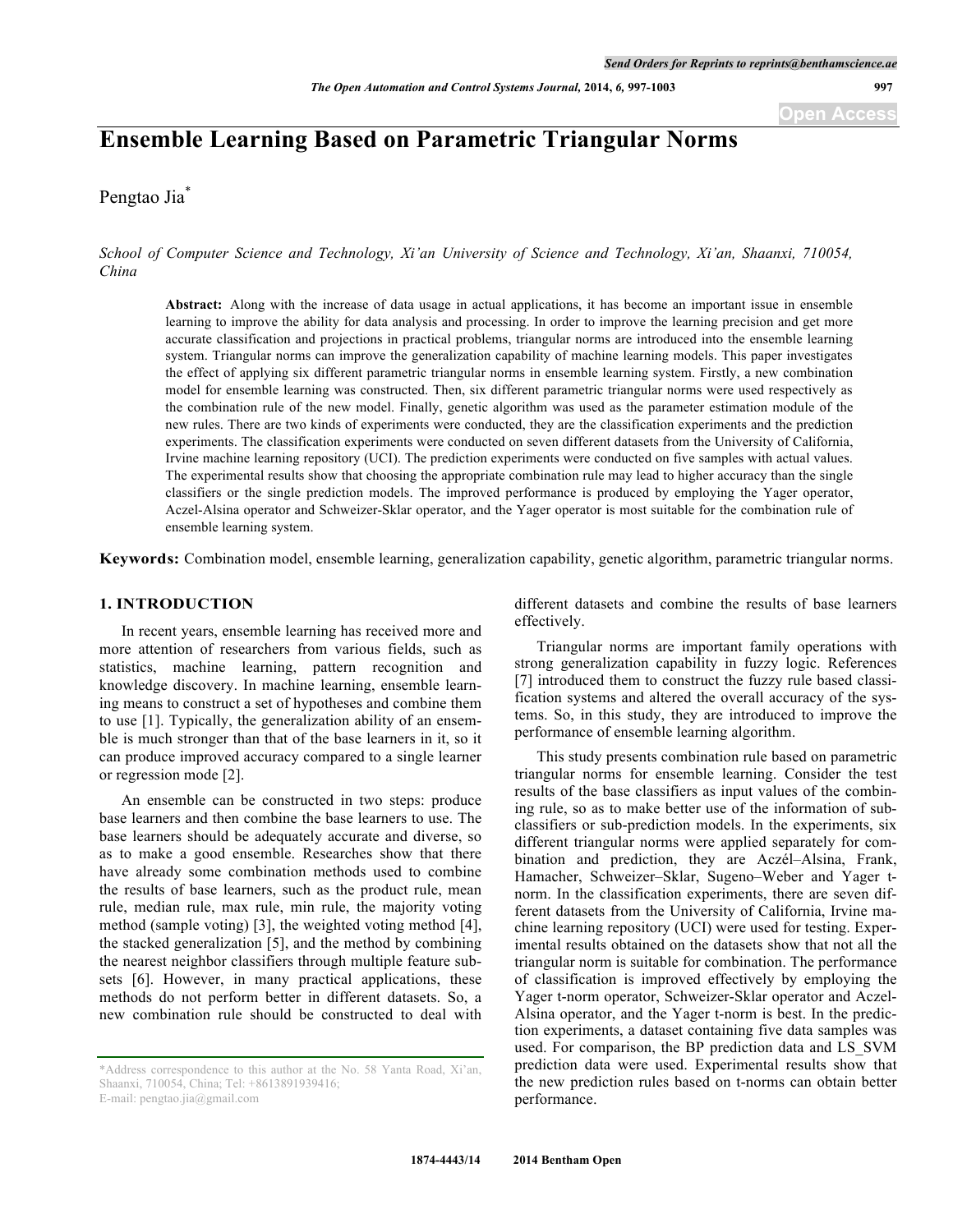| <b>ID</b>      | <b>Type</b>     | <b>Binary Operator</b>                               | <b>Ternary Operator</b>                                                                                                 |  |  |
|----------------|-----------------|------------------------------------------------------|-------------------------------------------------------------------------------------------------------------------------|--|--|
|                | Aczél-Alsina    | $e^{-\left(\log x\right)^p + \log y^p\right)^{1/p}}$ | $e^{-\left(\left(\log x\right)^p + \left(\log y\right)^p + \left(\log z\right)^p\right)^{1/p}}$                         |  |  |
| $\overline{2}$ | Frank           | $\log_p(1+\frac{(p^x-1)(p^y-1)}{p-1})$               | $\log_p(1+\frac{(p'-1)(p'-1)(p^--1)}{(p-1)^2})$                                                                         |  |  |
| 3              | Hamacher        | $\frac{xy}{p+(1-p)(x+y-xy)}$                         | $\frac{p^2 + p(1-p)(x+y+z) + (1-p)^2 (xy+xz+yz) + (3p-p^2-2)xyz}{p^2 + p(1-p)(x+y+z) + (1-p)^2 (xy+z) + (3p-p^2-2)xyz}$ |  |  |
| $\overline{4}$ | Schweizer-Sklar | $\sqrt[p]{\max(0, x^p + y^p - 1)}$                   | $\sqrt[p]{\max(0, x^p + y^p + z^p - 1)}$                                                                                |  |  |
| 5              | Sugeno-Weber    | $max(0, \frac{x+y-1+pxy}{1+p})$                      | $\max(0, \frac{(1+px)(1+py)(1+pz)-(1+p)^2}{p(1+p)^2})$                                                                  |  |  |
| 6              | Yager           | $\max(0,1-\frac{p}{q}(1-x)^p+(1-y)^p)$               | $\max(0,1-\frac{p}{q}(1-x)^p+(1-y)^p+(1-z)^p)$                                                                          |  |  |

**Table 1. Mathematical expressions of the used t-norms.**

#### **2. COMBINATION MODEL BASED ON T-NORMS**

#### **2.1. Introduction of Triangular Norms**

In mathematics, a triangular norm (t-norm) is a kind of binary operation. It is mainly used in the framework of probabilistic metric spaces and in multi-valued logic, specifically in fuzzy logic.

Knowing from reference [8], a t-norm is a function T on the real unit interval [0, 1]. And it satisfies some important mathematical properties, as follows:

the associativity :

 $T(x, T(y, z)) = T(T(x, y), z)$ 

the boundary conditions:

 $T(0, y) = 0,$   $T(1, y) = y$ 

the commutativity:

 $T(x, y) = T(y, x)$ 

the monotonicity:

 $T(x1, y1) \le T(x2, y2)$ 

when  $x1 \le x2$  *and*  $y1 \le y2$ 

Using generators is a method for constructing t-norms. In this method, some known binary functions, such as addition and multiplication, can be transformed into a t-norm by using a unary function. The construction of t-norms by additive generators is based on the following theorem:

**Theorem 1**: Let  $f:[0,1] \rightarrow [0,+\infty]$  be a strictly decreasing function, so for all x, y in [0,1],  $f(1)=0$  and  $f(x)+f(y)$  is in the range of f, equal to  $f(0+)$  or  $+\infty$ . Then the function  $T:[0,1] \times [0,1] \rightarrow [0,1]$  is a t-norm when defined as  $T(x, y) = f^{-1}(f(x) + f(y))$ .

The function  $f(x)$  in Theorem 1 is called the additive generators of  $T(x, y)$ . Different t-norms can be obtained by adopting different generators. Therefore, t-norm has good generalization ability.

Considering the complexity and objectivity of its application domain, t-norm needs some appropriate extensions, such as the parametric t-norms and the multivariate t-norms.

Parametric t-norms are proposed based on the fact that the *AND* and *OR* operations themselves can change continuously. They are extensions of the *AND* and *OR* operations, and they can be defined by explicit formulas depending on a parameter *p*.

According to the associativity:

 $t(x_1, x_2, \dots, x_n) = t(t_{n-1}(x_1, x_2, \dots, x_{n-1}), x_n)$ 

multivariate t-norms can be extended frm the binary operators, so as to meet the needs of practical applications.

The mathematical expressions of the used t-norms are shown in Table **1**.

### **2.2. Construction of the Combination Model**

Assume the base learners set is  $T = \{C_1, C_2, \dots, C_T\}$ , the new combination model can be described as follows:

Regard the actual values as  $y_0(t)$   $(t = 1, 2, \dots, n)$ , *n* is the number of samples in dataset;

Regard the values obtained by  $C_1, C_2, \dots, C_T$  are  $y_1(t), y_2(t), \cdots, y_T(t)$  respectively;

Regard the final values are  $y(t)$ . The combination model can be described as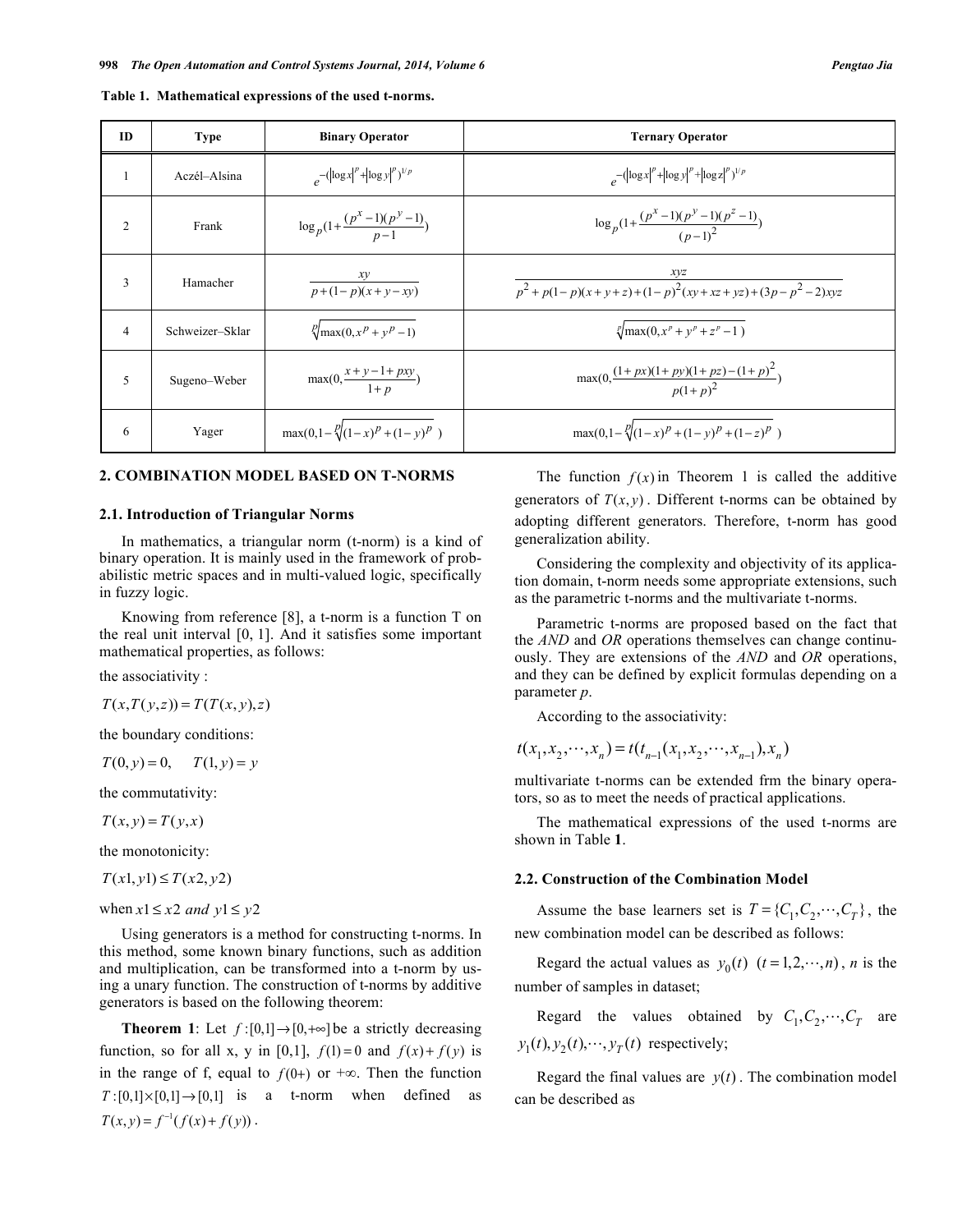| NO.            | Name          | <b>Attributes</b> | <b>Dataset Size</b> | <b>Classes</b> | $U_I$ | $U_2$ | $U_3$ |
|----------------|---------------|-------------------|---------------------|----------------|-------|-------|-------|
|                | Haberman      | 3                 | 306                 | $\overline{2}$ | 154   | 76    | 76    |
| 2              | Iris          | 4                 | 150                 | 3              | 75    | 39    | 36    |
| 3              | Liver         | $\tau$            | 345                 | $\overline{2}$ | 173   | 86    | 86    |
| $\overline{4}$ | Pima          | 8                 | 768                 | $\overline{2}$ | 384   | 192   | 192   |
| 5              | Statlog heart | 13                | 270                 | 2              | 135   | 68    | 67    |
| 6              | Wdbc          | 32                | 569                 | $\overline{2}$ | 285   | 142   | 142   |
| $\tau$         | Wine          | 13                | 178                 | 3              | 90    | 45    | 43    |

## **Table 2. Brief descriptions of datasets.**

$$
y(t) = F(\alpha_1 y_1(t), \alpha_2 y_2(t), \cdots, \alpha_T y_T(t))
$$
\n<sup>(1)</sup>

Where, *F* is the combination rule,  $\alpha_i$  is the weight of

$$
y_i(t)
$$
 and  $\alpha_i \in [0,1]$  and  $\sum_{i=1}^T \alpha_i = 1$ .

Consider the t-norm operators in Table **1** as *F*. Taking the Schweizer–Sklar t-norm for instance, the combination model can be described as:

$$
y(t) = \sqrt[p]{\alpha_1 y_1(t)^p + \alpha_2 y_2(t)^p + \dots + \alpha_T y_T(t)^p - 1}
$$
 (2)

Genetic algorithm (GA) is used to estimate the parameter *p*.

GA is a global optimization search algorithm that can do well in many optimization problems. It is formed by simulating the genetic and evolutionary principle of organisms and referencing the random statistical principle.

Given that the prediction errors are objective and inevitable, the errors between the actual values  $y_0(t)$  and the predictive ones  $y(t)$  should be investigated. Consider the error estimation as follows:

$$
E = \sum_{t=1}^{n} (y(t) - y_0(t))^2
$$
\n(3)

Minimizing *E* is used as the evaluation of the objective function in genetic algorithm, and then the parameter p in the combination model can be obtained.

## **3. EXPERIMENTS AND RESULTS**

## **3.1. Ensemble Classification**

In the classification experiments, the weights  $\alpha$ <sub>i</sub> were set as  $\alpha_i = 1$ ,  $i = 1,2,\dots,T$  and the parameter *p* is obtained by Genetic algorithm.

## A. Datasets

To validate our model, the experiments are designed based on seven datasets, which are from the UCI repository of machine learning database [9]. Every dataset is divided into three subsets:  $U_1$ ,  $U_2$  and  $U_3$  randomly, by using the GENDAT function. GENDAT function is mainly used to generate datasets for training and testing randomly in Pattern Recognition toolbox (PRtool) of MATLAB.

 $U_1$  is used to train the single classifiers, and  $U_2$  is used to test the single classifiers trained by  $U_l$  and train the new ensemble rules, and  $U_3$  is used to test the single classifiers, the new ensemble rules and other combination rules. Table **2** shows these datasets and their descriptions.

B. Experimental Procedure

The experimental procedure is listed as follows:

**Step 1**: There is discrepancy in the sequential values of the dataset. Thus the values of the datasets should be normalized in interval [0,1] for comparison. The formula of normalization is given as follows:

$$
norm(x_i) = \frac{x_i - min(X)}{max(X) - min(X)}
$$

**Step 2**: The Binary Decision Tree classifier, k-Nearest Neighbor classifier and Naive Bayes classifier are chosen as component classifiers. They are named as BDT, KNN and NB shortly and k is set with three.

**Step 3:**  $U_1$  is used to train the single classifiers,  $U_2$  is used to test the single classifiers and to train the new ensemble rules based on t-norms.

**Step 4**: Genetic algorithm is used to evaluate parameters of t-norms in  $U_2$ .

Set the following parameters of GA for parameter optimization:

The initial population is 20;

Use binary coding with eight numbers;

Select operation by using the uniform distribution random model;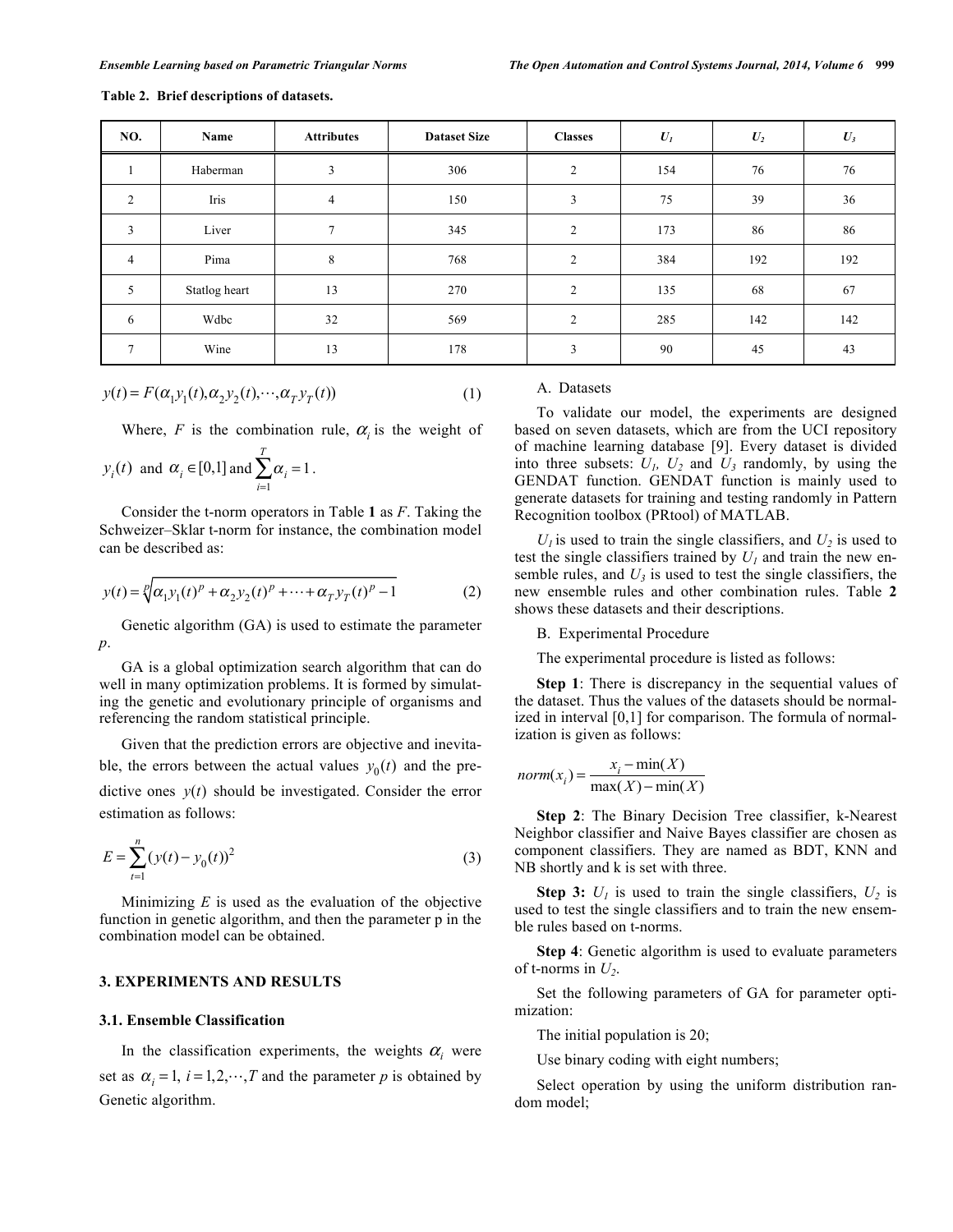| Name            | Haberman | <b>Iris</b> | Liver | Pima  | <b>Statlog Heart</b> | Wdbc  | wine  |
|-----------------|----------|-------------|-------|-------|----------------------|-------|-------|
| <b>BDT</b>      | 0.266    | 0.091       | 0.427 | 0.342 | 0.375                | 0.069 | 0.144 |
| NB              | 0.263    | 0.060       | 0.375 | 0.246 | 0.174                | 0.061 | 0.041 |
| $3-NN$          | 0.283    | 0.040       | 0.360 | 0.287 | 0.353                | 0.076 | 0.047 |
| Product         | 0.259    | 0.053       | 0.353 | 0.266 | 0.195                | 0.057 | 0.040 |
| Mean            | 0.262    | 0.063       | 0.375 | 0.266 | 0.174                | 0.061 | 0.035 |
| Median          | 0.265    | 0.076       | 0.381 | 0.320 | 0.342                | 0.066 | 0.054 |
| Maximum         | 0.263    | 0.063       | 0.375 | 0.266 | 0.174                | 0.061 | 0.037 |
| Minimum         | 0.265    | 0.090       | 0.381 | 0.320 | 0.342                | 0.066 | 0.080 |
| Voting          | 0.256    | 0.050       | 0.345 | 0.271 | 0.250                | 0.050 | 0.040 |
| Aczel-Alsina    | 0.247    | 0.033       | 0.144 | 0.219 | 0.191                | 0.030 | 0.060 |
| Frank           | 0.255    | 0.056       | 0.362 | 0.290 | 0.296                | 0.058 | 0.102 |
| Hamacher        | 0.329    | 0.047       | 0.367 | 0.367 | 0.296                | 0.059 | 0.088 |
| Schweizer-Sklar | 0.214    | 0.064       | 0.215 | 0.169 | 0.146                | 0.032 | 0.084 |
| Sugeno-Weber    | 0.328    | 0.322       | 0.356 | 0.266 | 0.303                | 0.061 | 0.344 |
| Yager           | 0.189    | 0.025       | 0.072 | 0.116 | 0.046                | 0.046 | 0.065 |

**Table 3. Mathematical expressions of the used t-norms.**

Do crossover operation by the disperse cross;

Mutate operation by using gauss function.

**Step 5:**  $U_3$  is used to test the single classifiers, the new ensemble rules based on t-norms and other commonly used combination rules, such as product rule, mean rule, median rule, maximum rule, minimum rule [10], and majority voting rule.

**Step 6**: To compare all the results and analyze the effect of the new rules.

There are differences among the results of every experiment, because records of  $U_1$ ,  $U_2$  and  $U_3$  are selected randomly. Repeat the experiment for ten times, and consider the mean-value of the ten experimental results as the final results for comparison.

C. Results Analysis and Discussion

In this section, the effect of six different t-norm operators on the classification results is investigated. It mainly focuses on the classification error rates, which are shown in Table **3**.

According to Table **3**, Aczel-Alsina operator and Schweizer-Sklar operator produces better performance on five datasets than the single classifiers and other combination rules, which are product rule, mean rule, median rule, max rule, min rule and voting rule. Yager operator produces better performance on six datasets. Specifically, five of them are the best among all the t-norms, and their results are 0.189, 0.046, 0.025, 0.072, 0.116 respectively.

So, it can be concluded that choosing the appropriate ensemble algorithm can improve the accuracy of classification. Among these t-norm operators, Yager operator is the most suitable operator used as the fusion rule of multiple classifiers.

#### **3.2. Ensemble Prediction**

In the prediction experiments, the weight  $\alpha_i$  and the parameter *p* are all obtained by Genetic algorithm.

#### A. Datasets

The prediction experiments are designed on a dataset of coal spontaneous combustion from Datong, Xinzhou coal mine. As shown in Table **4**, the input data contains five influence factors of the output data, which is the ceiling intensity of air leakage in coal spontaneous combustion. And, the first 20 samples are regarded as the training set, the last five are regarded as the testing set.

B. Experimental Procedure

The experimental procedure is listed as follows:

**Step 1:** Normalize the data to interval [0,1] for comparison according to the formula in the classification experiments.

**Step 2**: Choose the BP neural network prediction model and the Least squares support vector machine forecasting model (LS SVM) as the single prediction methods, and train them on the training set.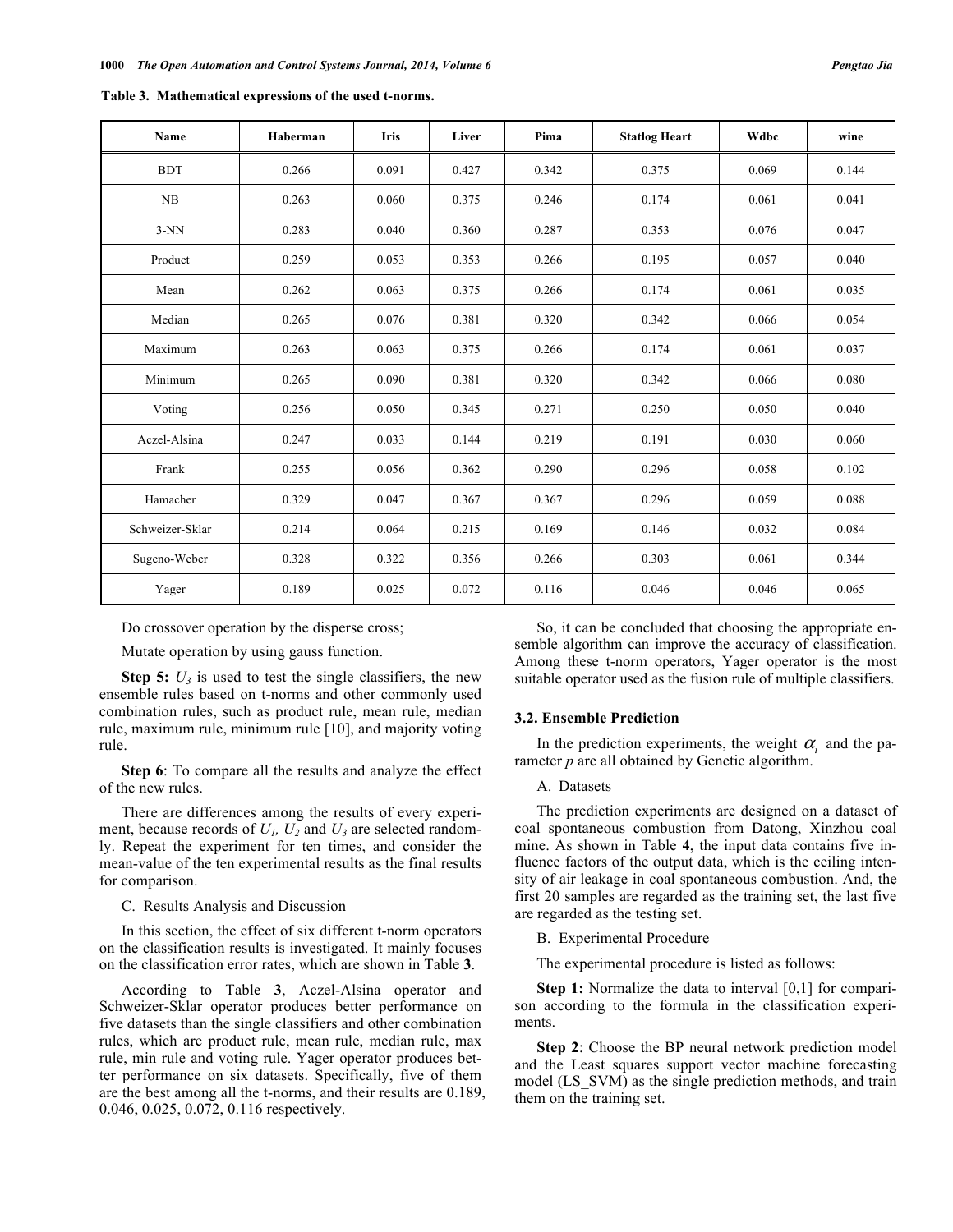|                |            | <b>Output Data</b>            |                      |                                                            |                   |                                                                                   |
|----------------|------------|-------------------------------|----------------------|------------------------------------------------------------|-------------------|-----------------------------------------------------------------------------------|
| No.            | Distance/m | <b>Oxygen Concentration/%</b> | Coal Temperature /°C | Heat Intensity $/10^5$ J·s <sup>-1</sup> ·cm <sup>-3</sup> | Coal Thickness /m | <b>Ceiling Intensity of Air</b><br>Leakage/ $\rm cm^3 \cdot cm^{-2} \cdot s^{-1}$ |
| 1              | 1.70       | 20.60                         | 19.60                | 0.87                                                       | $7.0\,$           | 0.70                                                                              |
| $\sqrt{2}$     | 2.50       | 20,04                         | 20.30                | 1.04                                                       | 6.0               | 0.83                                                                              |
| $\mathfrak{Z}$ | 4.70       | 19.88                         | 22.00                | 1.27                                                       | $5.0\,$           | 1.08                                                                              |
| $\overline{4}$ | 7.60       | 19.03                         | 22.50                | 1.34                                                       | $4.0$             | 1.56                                                                              |
| 5              | 16.30      | 18.21                         | 24.20                | 1.43                                                       | $2.0\,$           | 2.35                                                                              |
| 6              | 20.50      | 17.99                         | 25.60                | 1.51                                                       | $3.0$             | 2.58                                                                              |
| $\tau$         | 25.20      | 17.60                         | 26.70                | 1.58                                                       | $4.0\,$           | 2.88                                                                              |
| 8              | 29.10      | 17.36                         | 26.80                | 1.58                                                       | 3.0               | 3.17                                                                              |
| 9              | 36.40      | 16.90                         | 27.50                | 1.62                                                       | 2.0               | 3.43                                                                              |
| $10\,$         | 43.90      | 15.74                         | 28.30                | 1.67                                                       | $3.0\,$           | 3.87                                                                              |
| 11             | 44.30      | 15.68                         | 28.60                | 1.69                                                       | $4.0\,$           | 3.92                                                                              |
| 12             | 47.00      | 14.91                         | 28.10                | 1.66                                                       | 5.0               | 4.12                                                                              |
| 13             | 53.70      | 13.77                         | 25.13                | 1.49                                                       | $7.0\,$           | 5.60                                                                              |
| 14             | 56.40      | 13.09                         | 24.80                | 1.47                                                       | 6.0               | 5.77                                                                              |
| 15             | 59.00      | 12.44                         | 24.30                | 1.43                                                       | $5.0\,$           | 6.00                                                                              |
| 16             | 61.20      | 11.93                         | 23.60                | 1.40                                                       | $4.0\,$           | 6.53                                                                              |
| 17             | 70.60      | 10.78                         | 24.67                | 1.46                                                       | $2.0\,$           | 5.39                                                                              |
| 18             | 74.30      | 9.81                          | 26.30                | 1.55                                                       | $2.0\,$           | 4.18                                                                              |
| 19             | 78.00      | 8.85                          | 27.80                | 1.61                                                       | $3.0\,$           | 3.76                                                                              |
| 20             | 89.20      | 7.14                          | 30.40                | 1.79                                                       | $3.0\,$           | 2.89                                                                              |
| 21             | $11.00\,$  | 18.59                         | 23.40                | 1.39                                                       | $3.0\,$           | 1.88                                                                              |
| 22             | 39.70      | 16.50                         | 27.90                | 1.64                                                       | $2.0\,$           | 3.52                                                                              |
| 23             | 50.40      | 14.36                         | 28.20                | 1.66                                                       | $6.0\,$           | 4.24                                                                              |
| 24             | 66.80      | 11.18                         | 24.20                | 1.43                                                       | 3.0               | 6.01                                                                              |
| 25             | 83.50      | 7.97                          | 28.10                | 1.66                                                       | $4.0\,$           | 3.76                                                                              |

**Table 4. Coal spontaneous combustion data used in the prediction experiments.**

**Step 3**: testing the BP and LS\_SVM model on the testing set, and obtain their prediction data. Table **5** shows the actual testing values and the single prediction data.

**Step 4:** Regard the BP prediction data and LS\_SVM prediction data as the input values of the new combination model.

**Step 5:** Genetic algorithm is used to evaluate the weights and parameter of the weighted prediction model. And set the same parameters of GA for parameter optimization as the classification experiments.

**Step 6:** Compare the prediction data obtained by the new model and the single prediction ones, then five error calculation methods are used to analysis the effect of the new rules.

The error calculation methods are: the Sum of Squares Error (SSE), the Mean Absolute Error (MAE), the Mean Square Error (MSE), the Mean Absolute Percentage Error (MAPE) and the Mean Square Percentage Error (MSPE).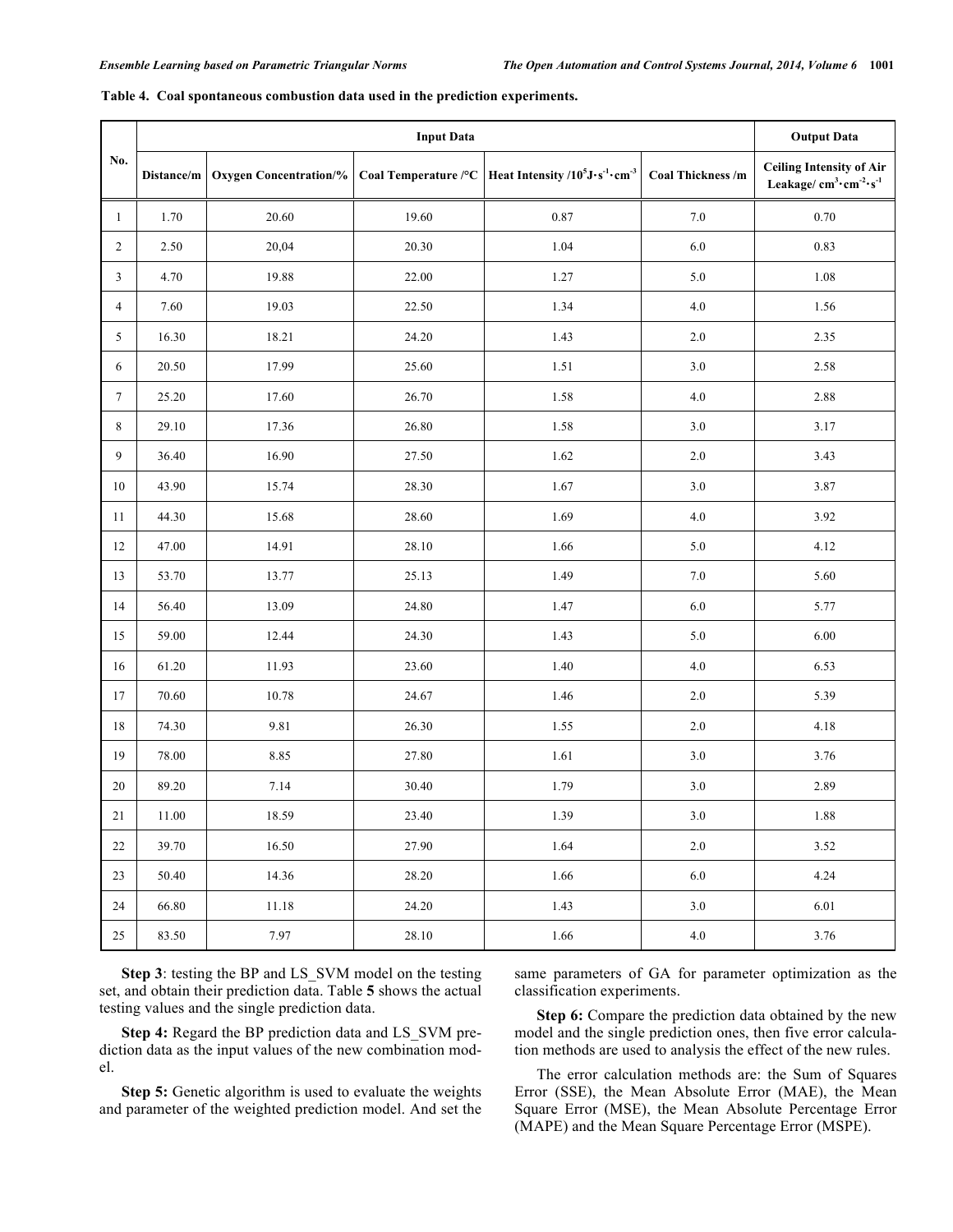| <b>Sample Number</b> | <b>Actual Value</b> | <b>BP</b> Prediction Data | <b>LS-SVM Prediction Data</b> |
|----------------------|---------------------|---------------------------|-------------------------------|
|                      | 1.88                | 1.81977                   | 1.93764                       |
|                      | 3.52                | 3.66935                   | 3.56403                       |
|                      | 4.24                | 4.12589                   | 4.37216                       |
| 4                    | 6.01                | 6.01739                   | 5.99676                       |
|                      | 3.76                | 3.79867                   | 3.61776                       |

**Table 5. The actual testing values and the single prediction data.**

**Table 6. Error rates of the prediction experiments.**

| Name                              | <b>SSE</b> | <b>MAE</b> | <b>MSE</b> | <b>MAPE</b> | <b>MSPE</b> |
|-----------------------------------|------------|------------|------------|-------------|-------------|
| BP prediction model               | 0.0405     | 0.0740     | 0.0403     | 0.0226      | 0.0121      |
| LS SVM prediction model           | 0.0431     | 0.0779     | 0.0415     | 0.0229      | 0.0118      |
| Aczel-Alsina t-norm based rule    | 0.0005     | 0.0610     | 0.0082     | 0.0152      | 0.0043      |
| Frank t-norm based rule           | 0.0121     | 0.0319     | 0.0220     | 0.0089      | 0.0062      |
| Hamacher t-norm based rule        | 0.0013     | 0.0539     | 0.0000     | 0.0147      | 0.0033      |
| Schweizer-Sklar t-norm based rule | 0.0121     | 0.0316     | 0.0220     | 0.0089      | 0.0062      |
| Sugeno-Weber t-norm based rule    | 0.0121     | 0.0319     | 0.0220     | 0.0089      | 0.0062      |
| Yager t-norm based rule           | 0.0001     | 0.0626     | 0.0087     | 0.0160      | 0.0041      |

#### C. Results, Analysis and Discussion

In this section, the effect of six different t-norm operators on the prediction results is investigated. It mainly focuses on the prediction error rates, which are shown in Table **6**.

According to Table **6**, no matter which t-norm is used, the new fusion rule can get better forecast effect than the single predictions when the five error calculation methods are used.

Taking the SSE for example, BP and LS\_SVM prediction models obtain the error rates 0.0405 and 0.0431 respectively. The new combination rules based on t-norms get the error rates 0.0005, 0.0121, 0.0013, 0.0121,0.0121 and 0.0001, which are lower than the single ones; in this case, the Yager t-norm based rule perform best. When the MAE is used, the Schweizer-Sklar t-norm based rule gets the lowest error rate 0.0316. When the MSE is used, the Hamacher t-norm based rule can predict the values without error. When the MAPE is used, the new rules based on Frank t-norm, Schweizer-Sklar t-norm and Sugeno-Weber t-norm obtain the same error rate 0.0089, which is lower than others. When the MSPE is used, the Hamacher t-norm based rule gets the lowest error rate 0.0033.

So, it can be concluded that the rules based on the parameterized t-norms can predict the values with higher accuracy, they are Suitable prediction.

## **CONCLUSION**

As it is known, ensembles can lead to improved accuracy compared to a single classification or a single prediction. But only appropriate combination rule can make full use of the base classifiers and produce higher accuracy. This paper presents new combination rules based on t-norms, due to the better generalization ability of t-norms. The experimental results show that Aczel-Alsina t-norm operator, Schweizer-Sklar t-norm operator and Yager t-norm operator can improve the performance of ensemble learning. They are suitable for combining the results of base classifiers or prediction models and the Yager t-norm is the best one for classification.

#### **CONFLICT OF INTEREST**

The author confirms that this article content has no conflict of interest.

## **ACKNOWLEDGEMENTS**

Project supported by the Scientific Research Program Funded by Shaanxi Provincial Education Department (Program No. 2013JK0870).